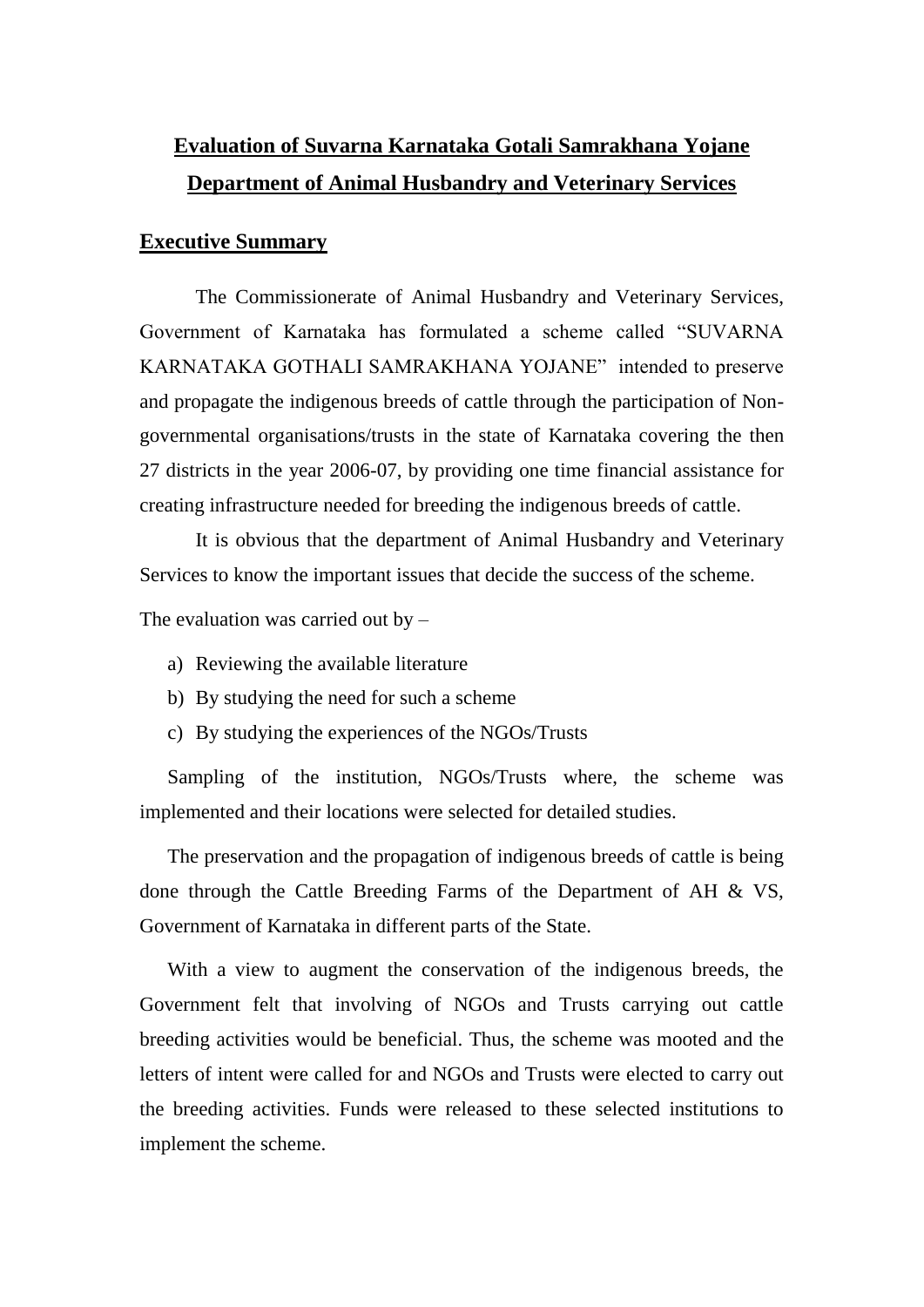## **Objectives**

With an aim to conserve the native/Indigenous breeds of cattle viz., Amrithmahal, Hallikar, Deoni, Khillar, Krishna valley and the Malanada gidda, the Department of Animal Husbandry and Veterinary Services, Government of Karnataka mooted a scheme, named "Suvarna Karnataka Gothali Samrakhane Yojane" and the Government of Karnataka by their order No.PASMMI/53/PAPAYO/BENGALURU, dt,19-12-2006 have sanctioned the said scheme.

### **Findings of the Evaluation Study**

1. The evaluation study reveals that selection of THREE of the FIVE NGOs/Trusts sampled and evaluated under the scheme did not conform to the following conditions that they were required to satisfy as per Government of Karnataka order no. PASMMI/53/PAPAYO/BENGALURU, dated:19.12.2006, read along with the subsequent three amendments, namely –

| S1.<br>No. | Condition that<br>was to be<br>satisfied                                                                       | Actual position of compliance         |                                                      |                                                                                                |                                      |                            |  |
|------------|----------------------------------------------------------------------------------------------------------------|---------------------------------------|------------------------------------------------------|------------------------------------------------------------------------------------------------|--------------------------------------|----------------------------|--|
|            |                                                                                                                | Amritdh<br>ara<br>goshale,<br>shivamo | <b>Srikshetr</b><br>a kendra,<br>dakshina<br>kannada | Nandgokula<br>trust, udupi                                                                     | Amrutdh<br>ara<br>goshale,<br>uttara | Sgsby<br>trust,<br>raichur |  |
| 1.         | NGO/Trust should<br>maintained<br>have<br>50<br>least<br>at<br>indigenous<br>cattle<br>for 1 year.             | Complied                              | Complied                                             | <b>Not</b><br>Complied.<br>The Trust had<br>written<br>that<br>they<br>have<br>only 20 cattle. | Complied                             | Complied                   |  |
| 2.         | NGO/Trust should<br>taken<br>have<br>up<br>breeding<br>of<br>indigenous<br>cattle<br>for at least one<br>year. | N <sub>o</sub><br>evidence            | N <sub>o</sub><br>evidence                           | No evidence                                                                                    | N <sub>o</sub><br>evidence           | N <sub>o</sub><br>evidence |  |

#### **TABLE OF NON-CONFORMITIES**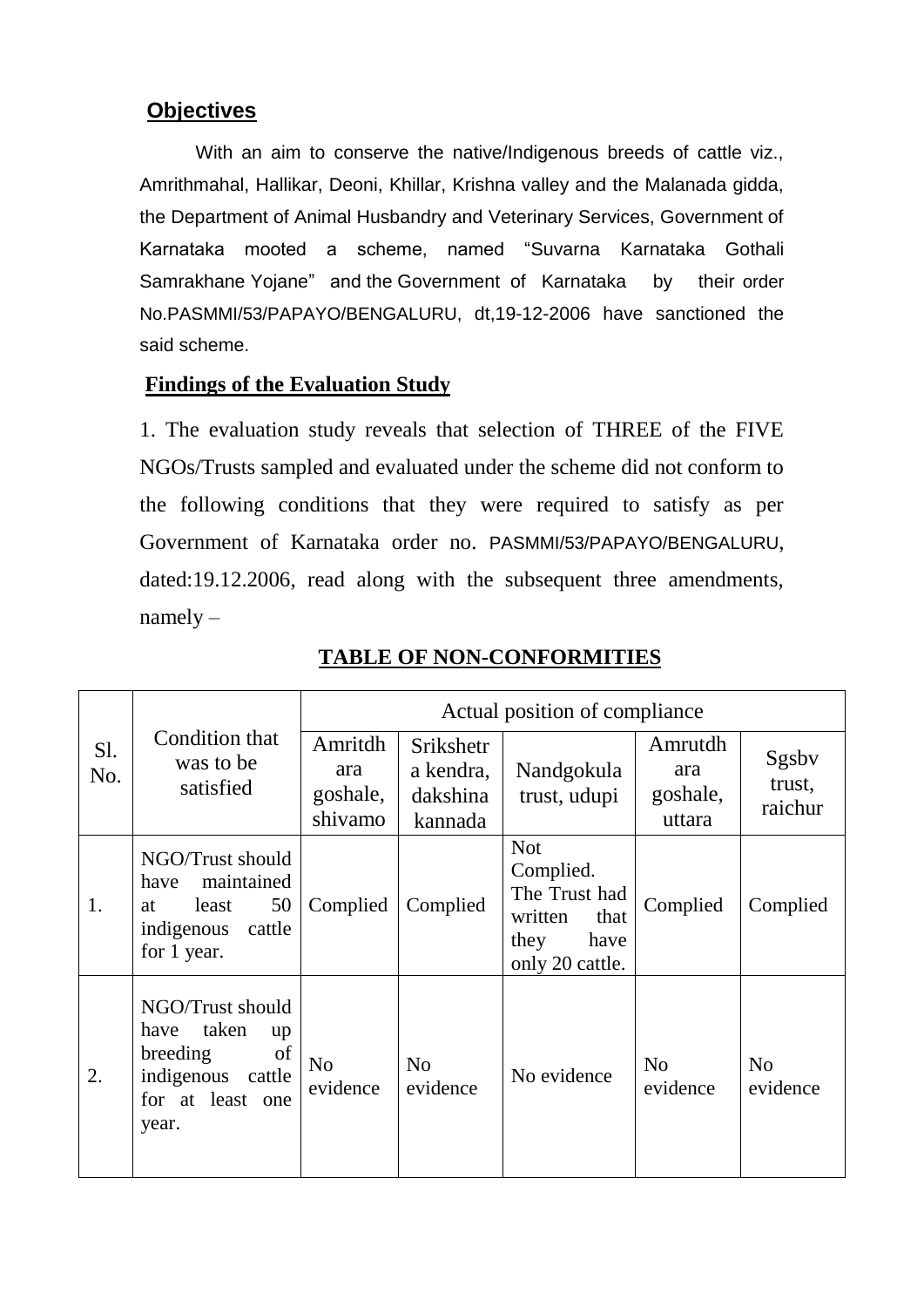| 3. | NGO/Trust have<br>at least 10 acres of<br>land or should get<br>required<br>land<br>under section $19$ Complied<br>of the Karnataka<br>Grand<br>Land<br>Rules. |  | <b>Not</b><br>Complied | Not Complied | Not<br>Complied | Complied |
|----|----------------------------------------------------------------------------------------------------------------------------------------------------------------|--|------------------------|--------------|-----------------|----------|
|----|----------------------------------------------------------------------------------------------------------------------------------------------------------------|--|------------------------|--------------|-----------------|----------|

In the case of the NGOs/Trusts of Shivmogga and Raichur, the non-compliance is subjective and is limited to non-furnishing of evidence of breeding indigenous cattle for at least two years.

2. None of the sampled NGOs/Trusts were able to furnish any accounts of the expenditures they claim to have made from the funds received under the scheme. It is thus not possible to estimate/conclude if all the constructions/fodder plots they claim to have done using funds under this scheme was really done using these funds only. There are no certifications by officers of department regarding the expenditure incurred. After all. It could be that they were done using funds from some other or multiple sources. It is also possible that these structures/ fodder plots existed before the coming of the scheme itself and were charged under the scheme. There is also no way to justify or evidence that the expenditures claimed to have been made were just and proper i.e. costs were in accordance with market rates/PWD rates etc., whether the structures claimed to have been made were technically correct and quality wise satisfactory or not.

3. There has been no follow up of the activities of the NGOs/Trusts done under this scheme by the Animal Husbandry and Veterinary Science Department officers and staff. So much so, that there is significant difference among the cattle population figures given by the NGO/Trust, that by the department officers and that actually found on the date of inspection of each Goshala sample studied in this evaluation.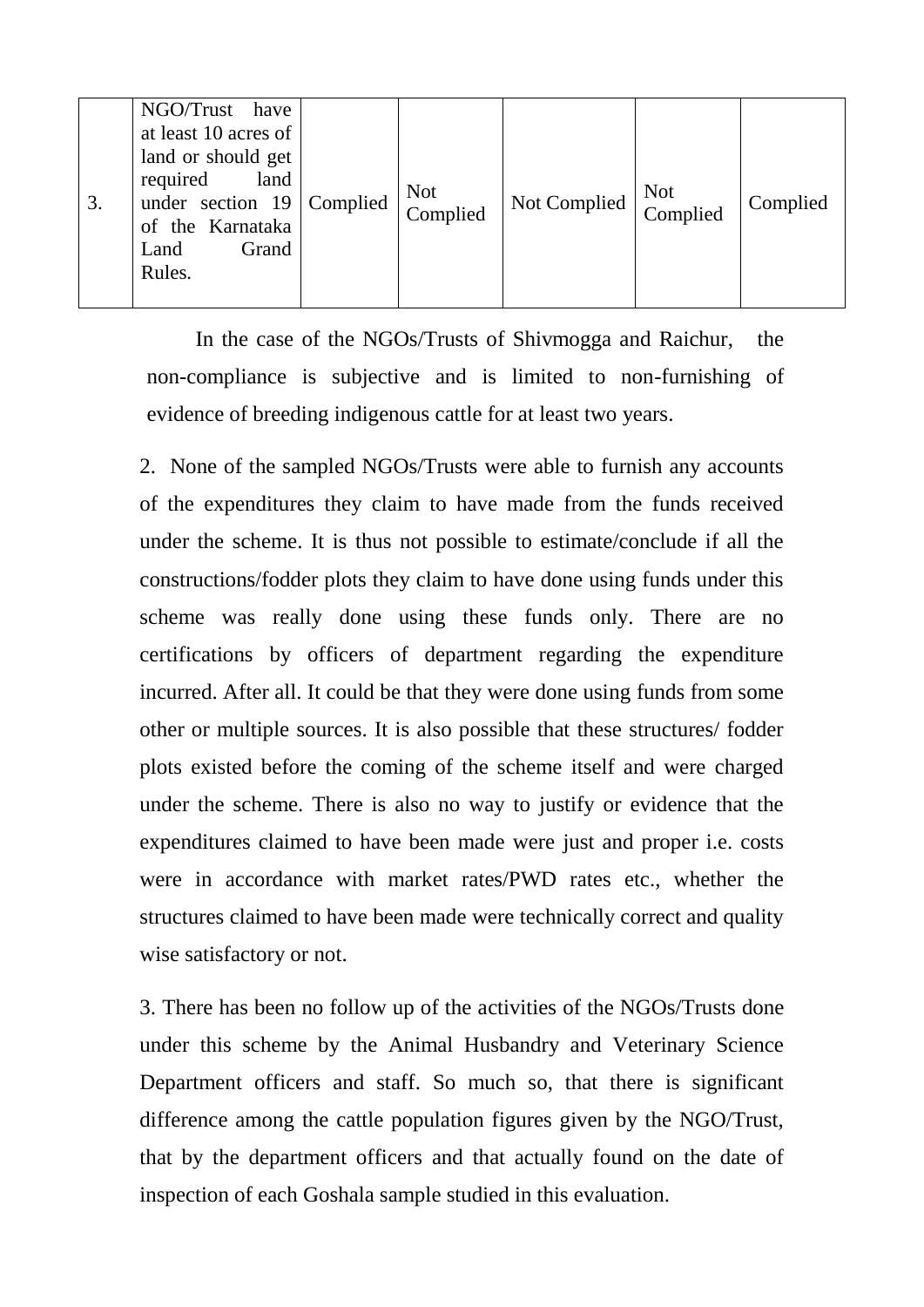4. No targets were allotted to the NGOs/Trusts under this scheme nor was any review done only the officers and staff of Animal Husbandry and Veterinary Science Department.

5. The Animal Husbandry and Veterinary Science department did not provide frozen sermon straws for breeding indigenous cattle to the sampled NGOs/Trusts. This is violative of the Government of Karnataka order no. PASMMI/53/PAPAYO/BENGALURU, dated: 19.12.2006, read along with the subsequent three amendments. Interestingly, the Udupi centre stated that they were opposed to Artificial Insemination in pinafore.

6. The Government of Karnataka order no. PASMMI/53/PAPAYO/BENGALURU, dated:19.12.2006, read along with the subsequent three amendments required that all progeny of indigenous cattle should sold to interested farmers for the purpose of breeding at a price fixed by the Government. However, none of the sample studied NGOs/Trusts sold/maintained record of any sales of progeny. The Government too did not fix any price for the progeny, at any point of time, during which the scheme was implemented.

7. The Government of Karnataka order no. PASMMI/53/PAPAYO/BENGALURU, dated:19.12.2006, read along with the subsequent three amendments required that the beneficiary NGOs/Trusts collect cow urine and other products and get it analyzed at the Karnataka Veterinary, Animal and Fisheries Sciences University and maintain records of these analyses. This has not been done by any sample studied NGO/Trust in this evaluation.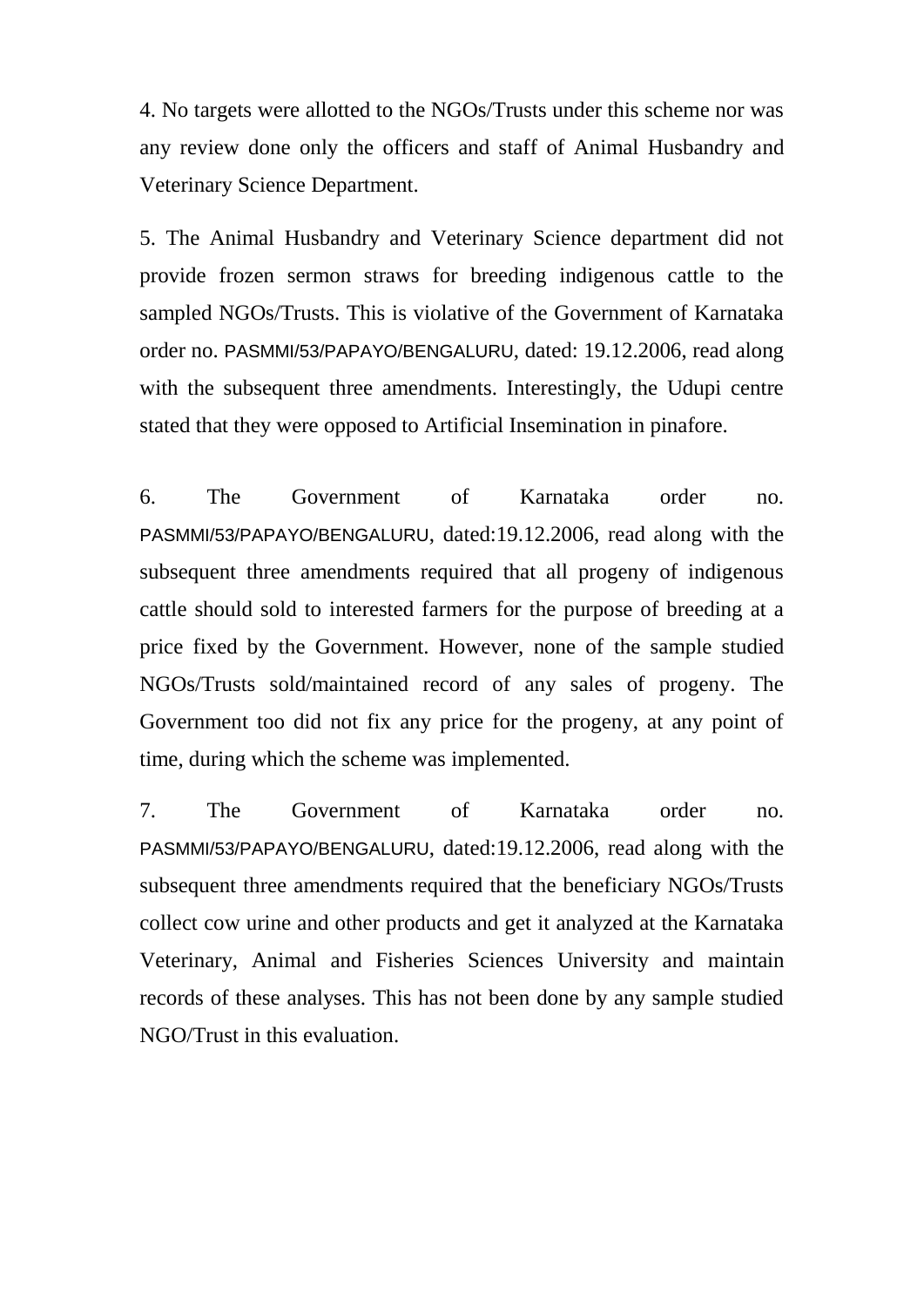8. The same Government Order required that all beneficiary NGOs/Trusts tag their cattle maintain pedigree and performance records and submit monthly physical and financial progress reports. This has not been done by any sampled NGO/Trust sample studied in this evaluation. Bulls of different breeds were roaming free in the breeding area and females meant to be bred were kept along with old and infirm cattle that were brought to that rescue centre. Thus all breeding done by the sampled NGOs/Trusts under this scheme is unscientific and not in accordance with guidelines.

9. The Government of Karnataka order no. PASMMI/53/PAPAYO/BENGALURU, dated: 19.12.2006, read along with the subsequent three amendments required that all beneficiary NGOs/Trusts should get the accounts audited annually and submit the audit report to the Government of Karnataka. This has not been complied with by any of the sampled NGOs/Trusts sample studied in this evaluation.

10. Briefly speaking, almost all the conditions and provision of the Government of Karnataka order no. PASMMI/53/PAPAYO/BENGALURU, dated: 19.12.2006 and its three amendments made with regards to the implementation of this scheme have been breached by all the beneficiary NGOs/Trusts sample studied in this evaluation. The implementation of the scheme can be termed a failure.

#### **Recommendations**